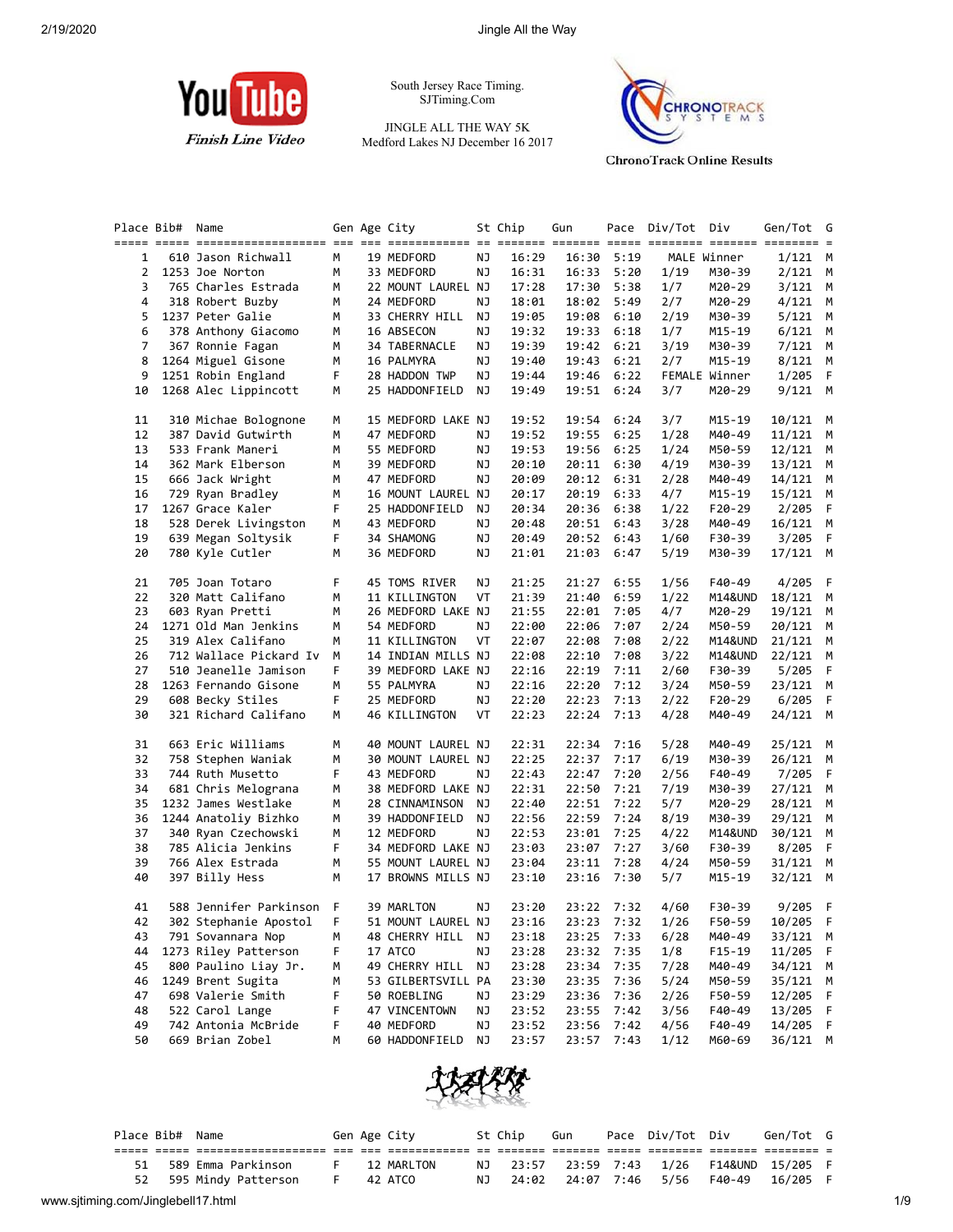| 53  | 612 Adam Richwall      | M  | 16 MEDFORD         | ΝJ        | 24:04 | 24:10 | 7:47 | 6/7   | M15-19             | 37/121 | M  |
|-----|------------------------|----|--------------------|-----------|-------|-------|------|-------|--------------------|--------|----|
| 54  | 530 Tabitha MacKenzie  | F  | 22 ATCO            | ΝJ        | 24:21 | 24:25 | 7:52 | 3/22  | F20-29             | 17/205 | F  |
| 55  | 740 Rachel Liebman     | F  | 52 CHERRY HILL     | NJ        | 24:25 | 24:28 | 7:53 | 3/26  | F50-59             | 18/205 | F  |
| 56  | 587 Joseph Paradise    | M  | 28 MEDFORD LAKE NJ |           | 24:22 | 24:32 | 7:54 | 6/7   | M20-29             | 38/121 | M  |
| 57  | 590 Olivia Parkinson   | F  | 12 MARLTON         | NJ        | 24:34 | 24:35 | 7:55 | 2/26  | <b>F14&amp;UND</b> | 19/205 | F  |
| 58  | 645 Kelly Stephen      | F  | 42 MEDFORD LAKE NJ |           | 24:32 | 24:36 | 7:55 | 6/56  | F40-49             | 20/205 | F. |
| 59  | 1248 Tom Nagy          | M  | 66 MEDFORD         | NJ        | 24:19 | 24:49 | 7:59 | 2/12  | M60-69             | 39/121 | M  |
| 60  | 539 Kimberly Mason     | F. | 38 VOORHEES        | NJ        | 24:49 | 24:52 | 8:01 | 5/60  | F30-39             | 21/205 | F  |
|     |                        |    |                    |           |       |       |      |       |                    |        |    |
| 61  | 644 Robert Stenzel     | M  | 61 CHERRY HILL     | NJ        | 24:40 | 24:54 | 8:01 | 3/12  | M60-69             | 40/121 | M  |
| 62  | 767 Mark Guberman      | M  | 65 ENGLISHTOWN     | <b>NJ</b> | 24:51 | 24:56 | 8:02 | 4/12  | M60-69             | 41/121 | М  |
| 63  | 398 Bill Hess          | M  | 56 BROWNS MILLS NJ |           | 24:52 | 24:57 | 8:02 | 6/24  | M50-59             | 42/121 | М  |
| 64  | 1265 Doug Brand        | М  | 43 HADDONFIELD     | NJ        | 24:53 | 25:00 | 8:03 | 8/28  | M40-49             | 43/121 | М  |
| 65  | 580 Ron Ornowski       | M  | 55 MARLTON         | NJ        | 24:56 | 25:10 | 8:06 | 7/24  | M50-59             | 44/121 | M  |
| 66  | 688 Leighann Russo     | F  | 33 MOUNT LAUREL NJ |           | 25:03 | 25:10 | 8:06 | 6/60  | F30-39             | 22/205 | F  |
| 67  | 504 Edwin Howard       | М  | 41 MARLTON         | ΝJ        | 25:06 | 25:20 | 8:10 | 9/28  | M40-49             | 45/121 | M  |
| 68  | 764 Michael Doyle      | М  | 53 MEDFORD         | NJ        | 25:08 | 25:21 | 8:10 | 8/24  | M50-59             | 46/121 | M  |
| 69  | 769 William King       | М  | 60 GLASSBORO       | NJ        | 25:13 | 25:29 | 8:12 | 5/12  | M60-69             | 47/121 | M  |
| 70  | 519 Claudia Koch       | F  | 12 MEDFORD LAKE NJ |           | 25:30 | 25:32 | 8:13 | 3/26  | <b>F14&amp;UND</b> | 23/205 | F  |
| 71  | 506 Alexis Hudes       | F. | 20 MEDFORD         | NJ        | 25:26 | 25:34 | 8:14 | 4/22  | $F20-29$           | 24/205 | F  |
| 72  | 391 Thomas Haggerty    | М  | 12 MEDFORDFORD     | NJ        | 25:25 | 25:36 | 8:15 | 5/22  | M14&UND            | 48/121 | М  |
| 73  | 343 Amy Danowitz       | F  | 44 MOUNT LAUREL NJ |           | 25:42 | 25:47 | 8:18 | 7/56  | F40-49             | 25/205 | F  |
| 74  | 680 Jonathan McDonnell | M  | 45 PALMYRA         | ΝJ        | 25:42 | 25:48 | 8:19 | 10/28 | M40-49             | 49/121 | M  |
| 75  | 716 Bradley Popler     | М  | 13 MARLTON         | ΝJ        | 25:40 | 25:51 | 8:20 | 6/22  | M14&UND            | 50/121 | M  |
| 76  | 1234 Anthony Nong      | М  | 29 MAGNOLIA        | ΝJ        | 25:44 | 25:53 | 8:20 | 7/7   | M20-29             | 51/121 | М  |
| 77  | 311 Amanda Brickner    | F  | 32 MARLTON         | ΝJ        | 25:25 | 26:04 | 8:24 | 7/60  | F30-39             | 26/205 | F  |
| 78  | 541 Abby Mazzatta      | F  | 12 SHAMONG         | ΝJ        | 25:41 | 26:06 | 8:24 | 4/26  | <b>F14&amp;UND</b> | 27/205 | F  |
| 79  | 381 Michael Gownley    | М  | 46 SOUTHAMPTON     | NJ        | 25:35 | 26:10 | 8:26 | 11/28 | M40-49             | 52/121 | M  |
| 80  | 532 Patricia Mahoney   | F  | 51 CHERRY HILL     | NJ.       | 26:04 | 26:14 | 8:27 | 4/26  | F50-59             | 28/205 | F  |
|     |                        |    |                    |           |       |       |      |       |                    |        |    |
| 81  | 710 John Rosania       | M  | 51 MEDFORD         | NJ        | 26:10 | 26:15 | 8:27 | 9/24  | M50-59             | 53/121 | M  |
| 82  | 585 Jim Palumbo        | М  | 58 MOUNT EPHRAI NJ |           | 26:20 | 26:27 | 8:31 | 10/24 | M50-59             | 54/121 | М  |
| 83  | 730 Leah Bruder        | F  | 42 MEDFORD LAKE NJ |           | 26:23 | 26:28 | 8:31 | 8/56  | F40-49             | 29/205 | F  |
| 84  | 694 Keith Vaughn       | М  | 54 CLEMENTON       | NJ        | 26:21 | 26:40 | 8:35 | 11/24 | M50-59             | 55/121 | М  |
| 85  | 512 Mike Jurick        | M  | 39 MEDFORD LAKE NJ |           | 26:27 | 26:44 | 8:37 | 9/19  | M30-39             | 56/121 | M  |
| 86  | 514 Ginger Keeble      | F  | 36 MEDFORD         | ΝJ        | 26:34 | 26:50 | 8:39 | 8/60  | F30-39             | 30/205 | F  |
| 87  | 682 Ericka Moore       | F  | 42 RIVERTON        | NJ        | 26:38 | 26:53 | 8:40 | 9/56  | F40-49             | 31/205 | F  |
| 88  | 316 Mai Khuyen Bui     | F  | 15 MOUNT LAUREL NJ |           | 26:26 | 26:54 | 8:40 | 2/8   | $F15-19$           | 32/205 | F  |
| 89  | 794 Audrey Shuff       | F  | 15 MEDFORD         | NJ        | 26:38 | 26:54 | 8:40 | 3/8   | F15-19             | 33/205 | F  |
| 90  | 315 Han Bui            | М  | 11 MOUNT LAUREL NJ |           | 26:27 | 26:55 | 8:40 | 7/22  | M14&UND            | 57/121 | M  |
| 91  | 732 Michael Considine  | M  | 47 SWEDESBORO      | NJ        | 26:49 | 27:01 | 8:42 | 12/28 | M40-49             | 58/121 | M  |
| 92  | 596 William Patterson  | M  | 44 ATCO            | NJ        | 26:57 | 27:10 | 8:45 | 13/28 | M40-49             | 59/121 | M  |
| 93  | 786 Daniel Lewbart     | M  | 57 HADDONFIELD     | NJ        | 27:03 | 27:11 | 8:45 | 12/24 | M50-59             | 60/121 | M  |
| 94  | 768 Caroline Healy     | F  | 11 MEDFORD         | NJ        | 27:06 | 27:14 | 8:46 | 5/26  | <b>F14&amp;UND</b> | 34/205 | F  |
| 95  | 778 Lauren Boldizar    | F. | 34 MEDFORD         | NJ        | 26:46 | 27:18 | 8:48 | 9/60  | F30-39             | 35/205 | F  |
| 96  | 523 Paul Lapinson      | М  | 46 CHERRY HILL     | ΝJ        | 26:56 | 27:29 | 8:51 | 14/28 | M40-49             | 61/121 | М  |
| 97  | 527 Adam Lee           | M  | 36 VOORHEES        | ΝJ        | 27:29 | 27:35 | 8:53 | 10/19 | M30-39             | 62/121 | М  |
| 98  | 520 Sheri Krauss       | F  | 40 MEDFORD         | NJ        | 27:05 | 27:40 | 8:55 | 10/56 | F40-49             | 36/205 | F  |
| 99  | 711 Susan Barrall      | F  | 54 MEDFORD         | ΝJ        | 27:29 | 27:42 | 8:55 | 5/26  | F50-59             | 37/205 | F  |
| 100 | 383 Shepherd Graver    | M  | 8 MEDFORD          | NJ        | 27:28 | 27:44 | 8:56 | 8/22  | M14&UND            | 63/121 | M  |
|     |                        |    |                    |           |       |       |      |       |                    |        |    |



| Place Bib# | Name                      |    | Gen Age City       |    | St Chip | Gun   | Pace | Div/Tot | Div                | Gen/Tot G |    |
|------------|---------------------------|----|--------------------|----|---------|-------|------|---------|--------------------|-----------|----|
|            |                           |    |                    |    |         |       |      |         |                    |           |    |
| 101        | 655 Paul Viggiano         | М  | 61 HADDON HEIGH NJ |    | 27:30   | 27:51 | 8:58 | 6/12    | M60-69             | 64/121 M  |    |
| 102        | 668 Katie Zera            | F  | 34 MARLTON         | ΝJ | 27:40   | 27:54 | 8:59 | 10/60   | F30-39             | 38/205    | -F |
| 103        | 363 Mary Elberson         | F  | 39 MEDFORD         | ΝJ | 27:47   | 27:55 | 8:59 | 11/60   | F30-39             | 39/205 F  |    |
| 104        | 373 Mary Flynn            | F  | 55 MEDFORD         | ΝJ | 27:50   | 27:56 | 9:00 | 6/26    | F50-59             | 40/205 F  |    |
| 105        | 375 Marianna Fox          | F  | 53 MEDFORD         | ΝJ | 27:52   | 27:57 | 9:00 | 7/26    | F50-59             | 41/205 F  |    |
| 106        | 702 Gavino Sorrentino     | м  | 13 MEDFORD         | ΝJ | 27:33   | 27:58 | 9:00 | 9/22    | M14&UND            | 65/121 M  |    |
| 107        | 515 Amanda Kelly          | F  | 38 BERLIN          | ΝJ | 27:47   | 27:58 | 9:01 | 12/60   | F30-39             | 42/205 F  |    |
| 108        | 763 Edward Dimond         | М  | 65 MARLTON         | ΝJ | 27:49   | 28:02 | 9:02 | 7/12    | M60-69             | 66/121 M  |    |
| 109        | 1235 Susan Nop            | F  | 37 MAGNOLIA        | ΝJ | 27:59   | 28:08 | 9:04 | 13/60   | F30-39             | 43/205 F  |    |
| 110        | 637 Stanley Smith         | м  | 10 ATCO            | ΝJ | 28:04   | 28:08 | 9:04 | 10/22   | <b>M14&amp;UND</b> | 67/121 M  |    |
|            |                           |    |                    |    |         |       |      |         |                    |           |    |
| 111        | 636 Sheryl Smith          | F  | 49 ATCO            | ΝJ | 28:04   | 28:09 | 9:04 | 11/56   | F40-49             | 44/205 F  |    |
| 112        | 799 Elizabeth Blair       | F  | 58 SHAMONG         | NJ | 27:55   | 28:10 | 9:04 | 8/26    | F50-59             | 45/205 F  |    |
| 113        | 679 Kathy Jones           |    | 61 PEORIA          | ΙL | 28:18   | 28:26 | 9:09 | 1/6     | F60-69             | 46/205    | E  |
| 114        | 591 Linda Pasquella       | F. | 51 FRANKLINVILL NJ |    | 28:09   | 28:30 | 9:11 | 9/26    | F50-59             | 47/205    | E  |
| 115        | 534 Nicole Marasa         | F  | 36 TURNERSVILLE NJ |    | 28:09   | 28:30 | 9:11 | 14/60   | F30-39             | 48/205    | F  |
| 116        | 693 Samantha Zahradnick F |    | 10 SHAMONG         | ΝJ | 28:32   | 28:35 | 9:12 | 6/26    | <b>F14&amp;UND</b> | 49/205    | F  |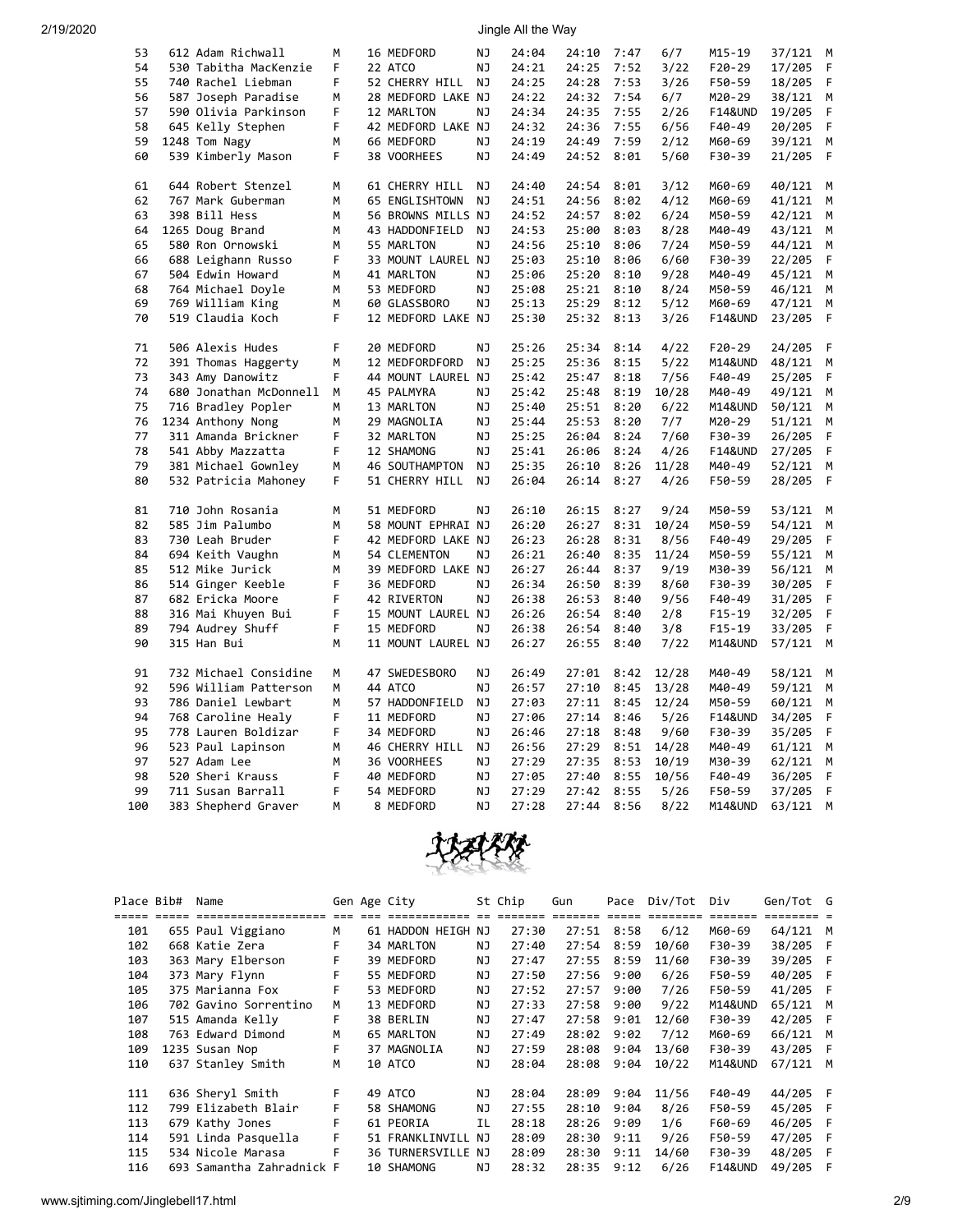| 117 | 593 Mark Pasquella     | M  | 47 FRANKLINVILL NJ |           | 28:13 | 28:40 9:14 |      | 15/28 | M40-49             | 68/121 M |     |
|-----|------------------------|----|--------------------|-----------|-------|------------|------|-------|--------------------|----------|-----|
| 118 | 691 Joseph Voitecky    | M  | 45 WILLIAMSTOWN NJ |           | 28:15 | 28:40      | 9:14 | 16/28 | M40-49             | 69/121   | M   |
| 119 | 704 Maria Okorn        | F  | 31 HADDONFIELD     | <b>NJ</b> | 27:59 | 28:42      | 9:15 | 15/60 | F30-39             | 50/205   | F   |
| 120 | 393 Rose Hartmann      | F  | 50 MEDFORD         | NJ        | 28:21 | 28:54      | 9:18 | 10/26 | F50-59             | 51/205   | F   |
|     |                        |    |                    |           |       |            |      |       |                    |          |     |
| 121 | 584 Gina Palumbo       | F  | 54 MOUNT EPHRAI NJ |           | 28:51 | 28:57      | 9:19 | 11/26 | F50-59             | 52/205   | - F |
| 122 | 789 Bob Michael        | M  | 64 MARLTON         | NJ        | 28:48 | 28:59      | 9:20 | 8/12  | M60-69             | 70/121   | M   |
| 123 | 542 Jeff Mazzatta      | M  | 47 SHAMONG         | <b>NJ</b> | 28:36 | 29:02      | 9:21 | 17/28 | M40-49             | 71/121   | M   |
| 124 | 386 Jackie Gulino      | F  | 31 MARLTON         | NJ        | 28:22 | 29:03      | 9:21 | 16/60 | F30-39             | 53/205   | F   |
| 125 | 624 Rebecca Ruoff      | F  | 23 AUDUBON         | NJ        | 28:23 | 29:03      | 9:21 | 5/22  | $F20-29$           | 54/205   | F   |
| 126 | 675 Michael Dunn       | M  | 34 VOORHEES        | <b>NJ</b> | 28:53 | 29:10      | 9:23 | 11/19 | M30-39             | 72/121   | M   |
| 127 | 388 Dat Ha             | M  | 15 MOUNT LAUREL NJ |           | 28:44 | 29:13      | 9:24 | 7/7   | $M15 - 19$         | 73/121   | M   |
| 128 | 1257 Ryan Fitchett     | M  | 39 MEDFORD         | <b>NJ</b> | 28:54 | 29:14      | 9:25 | 12/19 | M30-39             | 74/121   | M   |
| 129 | 1269 Ed Crane          | M  | 64 MEDFORD         | NJ        | 28:57 | 29:17      | 9:26 | 9/12  | M60-69             | 75/121   | M   |
| 130 | 547 Melissa McCooley   | F. | 41 ABSECON         | NJ        | 29:02 | 29:19      | 9:26 | 12/56 | F40-49             | 55/205   | - F |
|     |                        |    |                    |           |       |            |      |       |                    |          |     |
| 131 | 306 Danielle Beaver    | F  | 25 SHAMONG         | <b>NJ</b> | 28:58 | 29:20      | 9:27 | 6/22  | $F20-29$           | 56/205   | - F |
| 132 | 327 Danica Carmichael  | F. | 35 MARLTON         | <b>NJ</b> | 29:06 | 29:21      | 9:27 | 17/60 | F30-39             | 57/205   | F   |
| 133 | 634 Steven Smith       | M  | 40 VOORHEES        | <b>NJ</b> | 29:12 | 29:30      | 9:30 | 18/28 | M40-49             | 76/121   | M   |
| 134 | 674 Casey Burk         | F  | 26 DELRAN          | NJ        | 29:26 | 29:31      | 9:30 | 7/22  | $F20-29$           | 58/205   | F   |
| 135 | 342 John Czechowski    | M  | 45 MEDFORD         | <b>NJ</b> | 29:23 | 29:32      | 9:31 | 19/28 | M40-49             | 77/121   | M   |
| 136 | 721 Michelle Cappuccio | F  | 29 MOUNT LAUREL NJ |           | 29:03 | 29:33      | 9:31 | 8/22  | $F20-29$           | 59/205   | F   |
| 137 | 635 Riley Smith        | M  | 10 VOORHEES        | <b>NJ</b> | 29:22 | 29:40      | 9:33 | 11/22 | M14&UND            | 78/121   | M   |
| 138 | 1272 Megan Ward        | F  | 35 ATCO            | NJ        | 29:27 | 29:41      | 9:33 | 18/60 | F30-39             | 60/205   | F   |
| 139 | 626 Rebecca Savidge    | F  | 15 MOUNT EPHRAI NJ |           | 29:23 | 29:44      | 9:34 | 4/8   | $F15-19$           | 61/205   | F   |
| 140 | 743 Ray Moran          | M  | 61 MOUNT LAUREL NJ |           | 29:28 | 29:51      | 9:37 | 10/12 | M60-69             | 79/121   | M   |
|     |                        |    |                    |           |       |            |      |       |                    |          |     |
| 141 | 305 Dwayne Bailey      | M  | 57 TRENTON         | NJ        | 29:37 | 29:57      | 9:39 | 13/24 | M50-59             | 80/121   | M   |
| 142 | 741 Philip Liebman     | M  | 11 CHERRY HILL     | <b>NJ</b> | 30:03 | 30:06      | 9:42 | 12/22 | <b>M14&amp;UND</b> | 81/121   | M   |
| 143 | 641 Sean Sooy          | M  | 8 MARLTON          | <b>NJ</b> | 29:42 | 30:09      | 9:43 | 13/22 | M14&UND            | 82/121   | M   |
| 144 | 640 Nora Sooy          | F  | 36 MARLTON         | NJ        | 29:43 | 30:10      | 9:43 | 19/60 | F30-39             | 62/205   | F   |
| 145 | 538 Sara Martino       | F  | 41 MEDFORD         | <b>NJ</b> | 29:41 | 30:11      | 9:43 | 13/56 | F40-49             | 63/205   | F   |
| 146 | 733 Christine Cusack   | F  | 41 MEDFORD         | <b>NJ</b> | 30:09 | 30:17      | 9:45 | 14/56 | F40-49             | 64/205   | F   |
| 147 | 734 Tj Cusack          | м  | 10 MEDFORD         | <b>NJ</b> | 30:10 | 30:18      | 9:46 | 14/22 | M14&UND            | 83/121   | М   |
| 148 | 773 Sarah Mayracic     | F  | 19 MEDFORD         | <b>NJ</b> | 29:41 | 30:20      | 9:46 | 5/8   | $F15-19$           | 65/205   | F   |
| 149 | 725 Sue Saccomanno     | F  | 43 MEDFORD         | NJ        | 29:53 | 30:23      | 9:47 | 15/56 | F40-49             | 66/205   | F   |
| 150 | 562 Marie Molz         | F  | 40 MOUNT LAUREL NJ |           | 30:08 | 30:25      | 9:48 | 16/56 | F40-49             | 67/205   | F   |
|     |                        |    |                    |           |       |            |      |       |                    |          |     |



| Place Bib# | Name                   |    | Gen Age City       |           | St Chip | Gun         | Pace        | Div/Tot | Div                | Gen/Tot G               |      |
|------------|------------------------|----|--------------------|-----------|---------|-------------|-------------|---------|--------------------|-------------------------|------|
|            |                        |    |                    |           |         |             |             |         |                    | $=$ $=$ $=$ $=$ $=$ $=$ |      |
| 151        | 735 Peter Damiri       | M  | 50 TABERNACLE      | NJ        | 30:17   |             | 30:32 9:50  | 14/24   | M50-59             | 84/121 M                |      |
| 152        | 348 Rebecca Depersia   | F  | 42 RIVERSIDE       | NJ        | 30:14   | 30:33       | 9:50        | 17/56   | F40-49             | 68/205                  | - F  |
| 153        | 555 Kristen Mellon     | F  | 12 SOUTHAMPTON     | NJ        | 30:06   | 30:42       | 9:53        | 7/26    | <b>F14&amp;UND</b> | 69/205                  | F    |
| 154        | 369 Sara Felicia       | F  | 34 MOUNT LAUREL NJ |           | 30:14   | 30:50       | 9:56        | 20/60   | F30-39             | 70/205                  | F    |
| 155        | 671 Peter Adams        | M  | 47 MEDFORD         | NJ        | 30:47   | 30:55       | 9:58        | 20/28   | M40-49             | 85/121 M                |      |
| 156        | 314 Khuy Bui           | F  | 41 MOUNT LAUREL NJ |           | 30:25   | 30:57       | 9:58        | 18/56   | F40-49             | 71/205                  | - F  |
| 157        | 667 Stephanie Zack     | F  | 41 VINCENTOWN      | NJ        | 30:21   | 30:57       | 9:58        | 19/56   | F40-49             | 72/205                  | F    |
| 158        | 577 Molly O'Keefe      | F  | 10 SHAMONG         | NJ        | 30:54   | 30:58       | 9:58        | 8/26    | <b>F14&amp;UND</b> | 73/205                  | F    |
| 159        | 334 Michelle Colbert   | F. | 43 SEWELL          | NJ.       | 30:21   | 30:58       | 9:59        | 20/56   | F40-49             | 74/205                  | - F  |
| 160        | 737 Heather Davidson   | F. | 41 BLACKWOOD       | <b>NJ</b> | 30:26   | 30:59       | 9:59        | 21/56   | F40-49             | 75/205 F                |      |
|            |                        |    |                    |           |         |             |             |         |                    |                         |      |
| 161        | 731 Karen Clemens      | F  | 59 MARLTON         | NJ        | 30:42   |             | 31:03 10:00 | 12/26   | F50-59             | 76/205 F                |      |
| 162        | 396 Alicia Hess        | F  | 16 BROWNS MILLS NJ |           | 31:02   | 31:07 10:01 |             | 6/8     | $F15-19$           | 77/205                  | - F  |
| 163        | 372 Elaine Filip       | F  | 48 MEDFORD         | NJ.       | 31:20   |             | 31:20 10:05 | 22/56   | F40-49             | 78/205                  | F    |
| 164        | 553 Michelle McLean    | F  | 33 MEDFORD         | NJ        | 31:10   |             | 31:21 10:06 | 21/60   | F30-39             | 79/205                  | F    |
| 165        | 759 Crystal Arrington  | F  | 53 CLEMENTON       | NJ        | 30:58   |             | 31:23 10:07 | 13/26   | F50-59             | 80/205 F                |      |
| 166        | 692 Kimberly Volcy     | F  | 43 MAPLE SHADE     | ΝJ        | 30:58   |             | 31:24 10:07 | 23/56   | F40-49             | 81/205                  | $-F$ |
| 167        | 540 Amanda Mazaleski   | F  | 39 MEDFORD         | NJ        | 31:04   |             | 31:31 10:09 | 22/60   | F30-39             | 82/205 F                |      |
| 168        | 695 Andrew Herskowitz  | M  | 54 MARLTON         | NJ        | 31:24   |             | 31:37 10:11 | 15/24   | M50-59             | 86/121                  | M    |
| 169        | 549 Joseph McGuire     | M  | 43 WILLIAMSTOWN NJ |           | 31:23   |             | 31:38 10:11 | 21/28   | M40-49             | 87/121                  | M    |
| 170        | 630 Jo An Slominski    | F. | 49 MEDFORD         | ΝJ        | 30:56   |             | 31:40 10:12 | 24/56   | F40-49             | 83/205 F                |      |
|            |                        |    |                    |           |         |             |             |         |                    |                         |      |
| 171        | 720 Lauren Auge        | F  | 35 WILLIAMSTOWN NJ |           | 30:56   |             | 31:45 10:13 | 23/60   | F30-39             | 84/205 F                |      |
| 172        | 507 Laurie Hyland      | F  | 50 MEDFORD         | NJ        | 31:18   |             | 31:46 10:14 | 14/26   | F50-59             | 85/205                  | - F  |
| 173        | 690 Paul Usher         | M  | 58 BLACKWOOD       | NJ        | 31:07   |             | 31:48 10:14 | 16/24   | M50-59             | 88/121                  | M    |
| 174        | 356 Joanna Distasi     | F. | 64 MEDFORD         | NJ        | 31:47   |             | 31:51 10:15 | 2/6     | F60-69             | 86/205                  | - F  |
| 175        | 326 Alexander Cappello | M  | 13 MEDFORD         | NJ.       | 31:26   |             | 31:51 10:16 | 15/22   | <b>M14&amp;UND</b> | 89/121 M                |      |
| 176        | 1274 Graham Dent       | M  | 08 MEDFORD LKS     | NJ        | 31:33   |             | 31:55 10:17 | 16/22   | <b>M14&amp;UND</b> | 90/121                  | M    |
| 177        | 586 Taylor Paradise    | F. | 27 MEDFORD LAKE NJ |           | 31:45   |             | 31:56 10:17 | 9/22    | $F20-29$           | 87/205                  | F    |
| 178        | 1266 Colleen Duke      | F  | 28 PHILADELPHIA PA |           | 31:44   |             | 31:56 10:17 | 10/22   | $F20-29$           | 88/205                  | F    |
| 179        | 793 Tom Shuff          | M  | 51 MEDFORD         | NJ        | 31:42   |             | 31:59 10:18 | 17/24   | M50-59             | 91/121                  | M    |
| 180        | 696 Rita Diblasi       | F  | 39 MEDFORD         | NJ        | 30:19   |             | 32:01 10:19 | 24/60   | F30-39             | 89/205                  | - F  |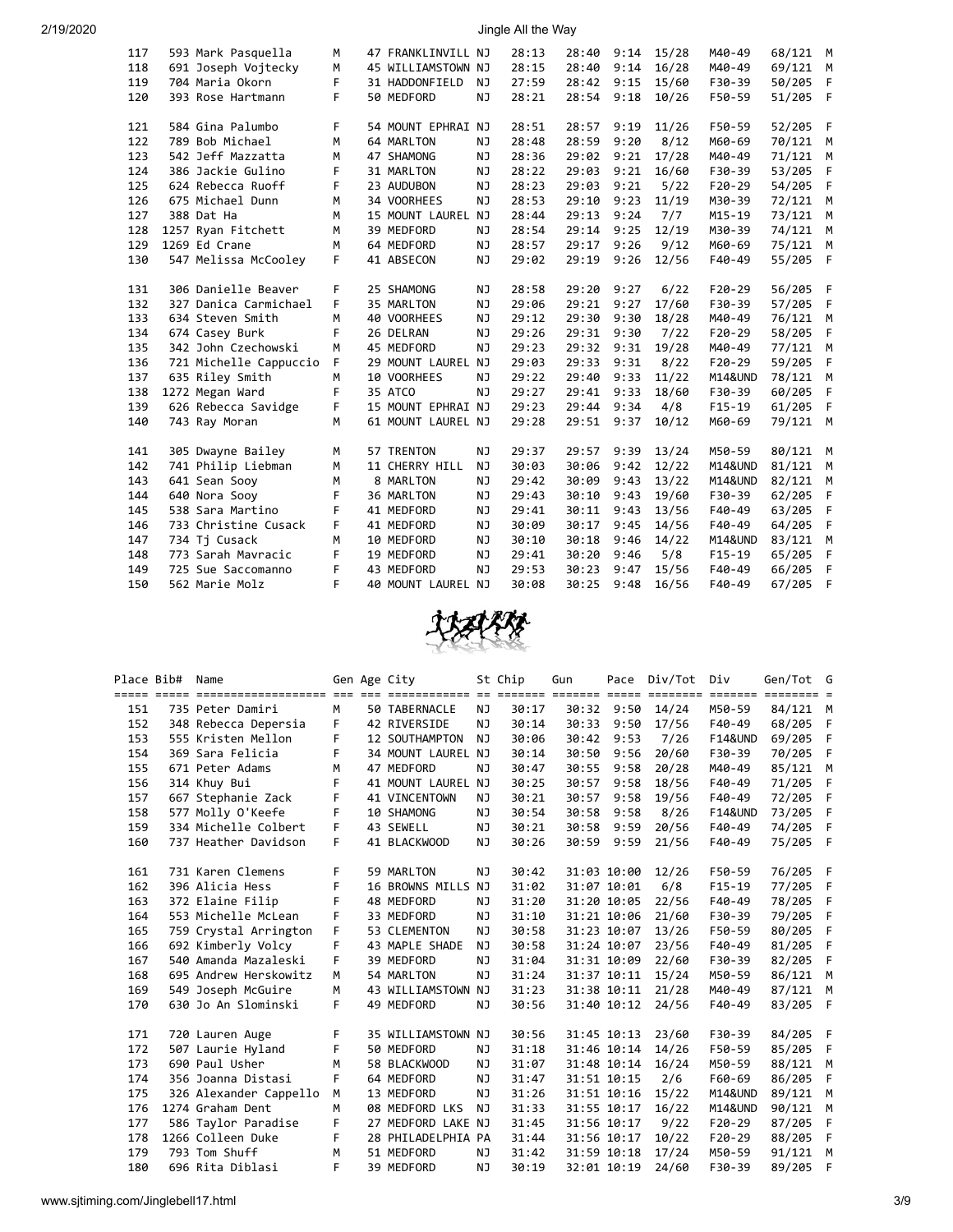| 181 | 678 Maria Guelich         | F  | 36 MEDFORD      | NJ  | 30:19 | 32:02 10:19 |             | 25/60 | F30-39             | 90/205 F  |     |
|-----|---------------------------|----|-----------------|-----|-------|-------------|-------------|-------|--------------------|-----------|-----|
| 182 | 597 Stacey Pepperman      | F. | 34 MEDFORD      | NJ  | 31:47 |             | 32:03 10:19 | 26/60 | F30-39             | 91/205 F  |     |
| 183 | 525 Susan Learn           | F  | 39 HADDON TOWNS | NJ  | 31:43 |             | 32:05 10:20 | 27/60 | F30-39             | 92/205    | - F |
| 184 | 761 Kim Celano            | F  | 34 SICKLERVILLE | NJ. | 31:44 |             | 32:05 10:20 | 28/60 | F30-39             | 93/205 F  |     |
| 185 | 517 Nicole Kerber         | F  | 41 MARLTON      | NJ  | 31:52 |             | 32:09 10:21 | 25/56 | F40-49             | 94/205 F  |     |
| 186 | 646 Jaclyn Stockton-Soo F |    | 64 MANAHAWKIN   | NJ  | 31:46 |             | 32:12 10:22 | 3/6   | F60-69             | 95/205 F  |     |
| 187 | 578 Tyler Omans           | M  | 13 MEDFORD      | NJ  | 31:39 |             | 32:14 10:23 | 17/22 | <b>M14&amp;UND</b> | 92/121    | M   |
| 188 | 576 Caitlin O'Keefe       | F  | 10 SHAMONG      | NJ  | 32:12 |             | 32:15 10:23 | 9/26  | <b>F14&amp;UND</b> | 96/205    | - F |
| 189 | 575 Angelique Okeefe      | F. | 44 SHAMONG      | NJ  | 32:11 | 32:15 10:23 |             | 26/56 | F40-49             | 97/205 F  |     |
| 190 | 1233 Meaghan Westlake     | F. | 28 CINNAMINSON  | NJ  | 32:05 |             | 32:17 10:24 | 11/22 | $F20-29$           | 98/205 F  |     |
|     |                           |    |                 |     |       |             |             |       |                    |           |     |
| 191 | 772 Lynn Mavracic         | F  | 48 MEDFORD      | NJ  | 31:40 |             | 32:19 10:24 | 27/56 | F40-49             | 99/205 F  |     |
| 192 | 739 Steve Gregor          | м  | 58 SEWELL       | NJ  | 31:52 |             | 32:19 10:24 | 18/24 | M50-59             | 93/121    | M   |
| 193 | 309 Casey Binkley         | F  | 31 ATCO         | NJ  | 32:15 |             | 32:32 10:29 | 29/60 | F30-39             | 100/205   | - F |
| 194 | 505 Tammy Hudes           |    | 54 MEDFORD      | NJ  | 32:01 |             | 32:41 10:32 | 15/26 | F50-59             | 101/205 F |     |
| 195 | 352 Louise Dibiase        |    | 61 FRANKLINVILL | NJ  | 32:11 |             | 32:43 10:32 | 4/6   | F60-69             | 102/205 F |     |
| 196 | 598 Michelle Petrik       | F. | 42 MEDFORD      | NJ  | 32:25 |             | 32:44 10:32 | 28/56 | F40-49             | 103/205   | - F |
| 197 | 552 Chet McKinney         | M  | 55 BROWNS MILLS | NJ  | 32:19 |             | 32:50 10:35 | 19/24 | M50-59             | 94/121    | M   |
| 198 | 726 Dana Spitz            | F  | 46 BLACKWOOD    | ΝJ  | 32:14 |             | 32:52 10:35 | 29/56 | F40-49             | 104/205   | F   |
| 199 | 787 Ken Manyin            | м  | 54 CHERRY HILL  | ΝJ  | 32:23 |             | 32:55 10:36 | 20/24 | M50-59             | 95/121    | M   |
|     |                           |    |                 |     |       |             |             |       |                    |           |     |



|     | Place Bib# Name |                           |    | Gen Age City       |           | St Chip | Gun         |             | Pace Div/Tot Div |          | Gen/Tot G       |     |
|-----|-----------------|---------------------------|----|--------------------|-----------|---------|-------------|-------------|------------------|----------|-----------------|-----|
|     |                 |                           |    |                    |           |         |             |             |                  |          |                 |     |
| 201 |                 | 335 Brielle Colbert       | F. | 20 SEWELL          | NJ.       | 32:27   |             | 33:01 10:38 | 12/22            | $F20-29$ | 105/205         | F   |
| 202 |                 | 395 Cari Heinzel          | F. | 35 COLLINGSWOOD NJ |           | 32:24   |             | 33:04 10:39 | 30/60            | F30-39   | 106/205         | F   |
| 203 |                 | 567 Tammy Mosier          | F. | 38 BERLIN          | ΝJ        | 32:57   |             | 33:15 10:43 | 31/60            | F30-39   | 107/205         | F   |
| 204 |                 | 620 Jessica Rosetti       | F  | 36 ATCO            | NJ        | 31:25   |             | 33:17 10:43 | 32/60            | F30-39   | 108/205         | F   |
| 205 |                 | 621 Rocco Rosetti         | м  | 36 ATCO            | ΝJ        | 31:26   |             | 33:17 10:43 | 13/19            | M30-39   | 97/121          | М   |
| 206 |                 | 365 Jessica Elster        | F  | 32 VOORHEES        | ΝJ        | 32:49   |             | 33:18 10:43 | 33/60            | F30-39   | 109/205         | F   |
| 207 |                 | 701 Susan Melograna       | F  | 40 CHERRY HILL     | ΝJ        | 32:53   |             | 33:19 10:44 | 30/56            | F40-49   | 110/205         | F   |
| 208 |                 | 389 Kelly Hager           | F  | 37 HADDONFIELD     | ΝJ        | 32:52   |             | 33:32 10:48 | 34/60            | F30-39   | 111/205 F       |     |
| 209 |                 | 1247 Kristin Egan         | F  | 43 HADDONFIELD     | NJ        | 32:53   |             | 33:33 10:48 | 31/56            | F40-49   | 112/205         | F   |
| 210 |                 | 656 Eric Voss             | M  | 59 MEDFORD LAKE NJ |           | 33:12   |             | 33:41 10:51 | 21/24            | M50-59   | 98/121 M        |     |
|     |                 |                           |    |                    |           |         |             |             |                  |          |                 |     |
| 211 |                 | 738 Susan Goldstein       | F  | 47 VOORHEES        | ΝJ        | 33:17   |             | 33:45 10:52 | 32/56            | F40-49   | 113/205         | F   |
| 212 |                 | 684 Susan Morgan          | F  | 59 VOORHEES        | <b>NJ</b> | 33:18   |             | 33:45 10:52 | 16/26            | F50-59   | 114/205         | F   |
| 213 |                 | 1275 Elle Perry           | F  | 8 MEDFORD LKS      | ΝJ        | 33:06   |             | 33:47 10:53 | 10/26            |          | F14&UND 115/205 | F   |
| 214 |                 | 788 Kristie McCourt       | F  | 43 MEDFORD         | ΝJ        | 33:09   |             | 33:49 10:53 | 33/56            | F40-49   | 116/205         | F   |
| 215 |                 | 703 Tracy Sorrentino      | F  | 42 MEDFORD         | ΝJ        | 33:11   |             | 33:50 10:54 | 34/56            | F40-49   | 117/205         | F   |
| 216 |                 | 543 Brianna McCarthy      | F  | 25 MARLTON         | ΝJ        | 32:15   |             | 33:58 10:56 | 13/22            | F20-29   | 118/205         | F   |
| 217 |                 | 337 Steph Cramer          | F  | 29 VINCENTOWN      | ΝJ        | 32:16   |             | 33:59 10:56 | 14/22            | F20-29   | 119/205         | F   |
| 218 |                 | 535 Pj Marias             | F  | 38 MEDFORD         | NJ        | 33:42   |             | 33:59 10:57 | 35/60            | F30-39   | 120/205         | F   |
| 219 |                 | 382 Ryan Graver           | F  | 38 MEDFORD         | ΝJ        | 33:42   |             | 34:00 10:57 | 36/60            | F30-39   | 121/205         | F   |
| 220 |                 | 511 Rose Jensen           | F  | 40 MEDFORD         | ΝJ        | 33:43   |             | 34:01 10:57 | 35/56            | F40-49   | 122/205         | - F |
|     |                 |                           |    |                    |           |         |             |             |                  |          |                 |     |
| 221 |                 | 638 Nicole Smith          | F  | 43 FRANKLINVILL NJ |           | 33:55   |             | 34:12 11:01 | 36/56            | F40-49   | 123/205         | - F |
| 222 |                 | 341 Emma Czechowski       | F  | 9 MEDFORD          | ΝJ        | 34:03   |             | 34:14 11:01 | 11/26            |          | F14&UND 124/205 | F   |
| 223 |                 | 670 Jennifer Adams        | F. | 46 MEDFORD         | ΝJ        | 34:08   |             | 34:19 11:03 | 37/56            | F40-49   | 125/205         | F   |
| 224 |                 | 350 Norcott Desterre      | м  | 59 INDIAN TRAIL NC |           | 33:57   |             | 34:26 11:05 | 22/24            | M50-59   | 99/121          | М   |
| 225 |                 | 1256 Marcus Taylor        | M  | 31 THOROFARE       | ΝJ        | 34:26   |             | 34:35 11:08 | 14/19            | M30-39   | 100/121 M       |     |
| 226 |                 | 618 Kim Robinson          | F  | 43 MARLTON         | ΝJ        | 34:24   |             | 34:38 11:09 | 38/56            | F40-49   | 126/205         | F   |
| 227 |                 | 331 Jim Cheetham          | M  | 41 MOUNT LAUREL NJ |           | 34:25   |             | 34:38 11:09 | 22/28            | M40-49   | 101/121         | М   |
| 228 |                 | 339 Jennifer Czechowski F |    | 45 MEDFORD         | ΝJ        | 34:33   |             | 34:44 11:11 | 39/56            | F40-49   | 127/205         | F   |
| 229 |                 | 642 Amy Sprague           | F  | 46 VINCENTOWN      | NJ        | 34:18   |             | 34:56 11:15 | 40/56            | F40-49   | 128/205         | F   |
| 230 |                 | 782 Andrea Dragan         | F  | 29 SILVER SPRIN MD |           | 34:32   |             | 34:57 11:15 | 15/22            | $F20-29$ | 129/205         | - F |
|     |                 |                           |    |                    |           |         |             |             |                  |          |                 |     |
| 231 |                 | 795 Peter Sooy            | M  | 30 SILVER SPRIN MD |           | 34:32   | 34:58 11:15 |             | 15/19            | M30-39   | 102/121         | M   |
| 232 |                 | 749 Abby Sallade          | F  | 7 MEDFORD          | NJ        | 35:09   |             | 35:19 11:22 | 12/26            |          | F14&UND 130/205 | F   |
| 233 |                 | 750 Jeff Sallade          | M  | 43 MEDFORD         | ΝJ        | 35:12   |             | 35:21 11:23 | 23/28            | M40-49   | 103/121         | М   |
| 234 |                 | 760 Carol Beamer          | F  | 58 VINCENTOWN      | ΝJ        | 35:11   |             | 35:34 11:27 | 17/26            | F50-59   | 131/205         | F   |
| 235 |                 | 628 Sandy Scott           | F  | 52 MEDFORD         | ΝJ        | 34:49   |             | 35:34 11:27 | 18/26            | F50-59   | 132/205         | F   |
| 236 |                 | 623 Bridget Ross          | F  | 37 MARLTON         | ΝJ        | 34:50   |             | 35:35 11:27 | 37/60            | F30-39   | 133/205         | F   |
| 237 |                 | 657 Shawn Voss            | F  | 60 MEDFORD LAKE NJ |           | 35:09   |             | 35:39 11:29 | 5/6              | F60-69   | 134/205         | F.  |
| 238 |                 | 1259 Ricky Britner        | М  | 31 MEDFORD         | ΝJ        | 35:04   |             | 35:56 11:34 | 16/19            | M30-39   | 104/121 M       |     |
| 239 |                 | 1258 Brian Boecklen       | М  | 43 MEDFORD         | ΝJ        | 35:03   |             | 35:56 11:34 | 24/28            | M40-49   | 105/121 M       |     |
| 240 |                 | 722 Ellen Woodcock        | F. | 37 HADDONFIELD     | ΝJ        | 35:16   |             | 35:59 11:35 | 38/60            | F30-39   | 135/205         | - F |
|     |                 |                           |    |                    |           |         |             |             |                  |          |                 |     |
| 241 |                 | 676 Danielle Farrell      | F  | 27 HADDONFIELD     | NJ        | 35:20   |             | 36:01 11:36 | 16/22            | $F20-29$ | 136/205         | F   |
| 242 |                 | 323 Lisa Campisi          | F  | 36 MARLTON         | NJ        | 35:39   |             | 36:03 11:37 | 39/60            | F30-39   | 137/205         | F   |
| 243 |                 | 627 Jillian Schneider     | F  | 36 MARLTON         | NJ        | 35:44   |             | 36:06 11:38 | 40/60            | F30-39   | 138/205         | F   |
|     |                 |                           |    |                    |           |         |             |             |                  |          |                 |     |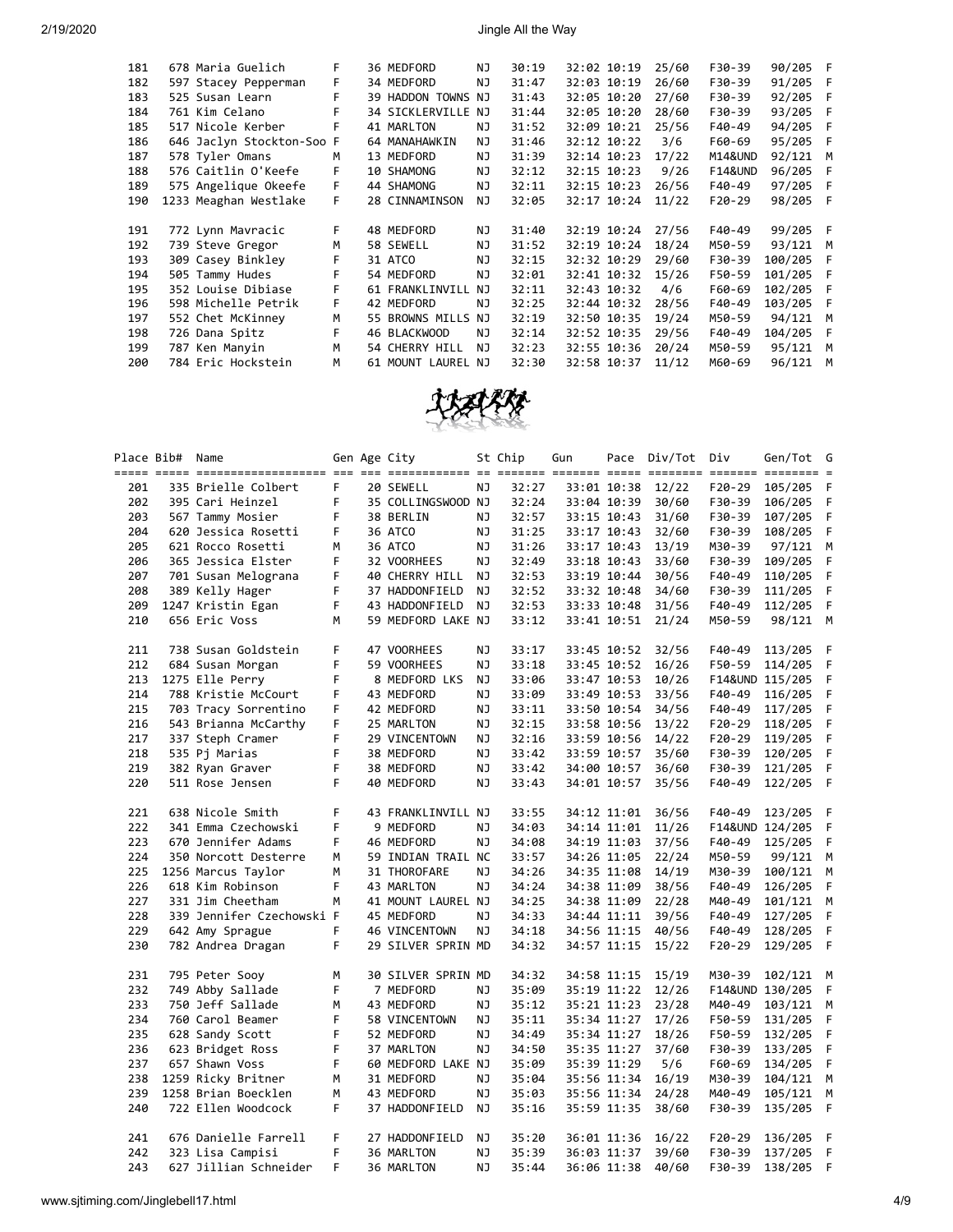| 244 | 781 Megan D'Ariano  | F. | 35 VOORHEES        | NJ  |       | 35:46 36:08 11:38 41/60 |       |          | F30-39 139/205 F |  |
|-----|---------------------|----|--------------------|-----|-------|-------------------------|-------|----------|------------------|--|
| 245 | 687 Norman Ostroff  | M  | 71 CHERRY HILL     | NJ. | 35:48 | 36:14 11:40             | 1/1   | $M70+$   | 106/121 M        |  |
| 246 | 652 Gabrielle Thom  | F. | 22 BURLINGTON      | NJ  |       | 36:05 36:24 11:43       | 17/22 | $F20-29$ | 140/205 F        |  |
| 247 | 736 Kathleen Damiri | F. | 51 TABERNACLE      | NJ  |       | 36:16 36:30 11:45 19/26 |       |          | F50-59 141/205 F |  |
| 248 | 653 Kelly Valente   | F  | 47 NATIONAL PAR NJ |     |       | 36:26 37:01 11:55 41/56 |       |          | F40-49 142/205 F |  |
| 249 | 390 Diane Hagerman  | F. | 49 CLEMENTON       | NJ  | 36:27 | 37:01 11:55 42/56       |       | F40-49   | 143/205 F        |  |
| 250 | 700 Nora Smaldore   | F. | 33 CHERRY HILL     | NJ. | 36:54 | 37:19 12:01             | 42/60 |          | F30-39 144/205 F |  |



|     | Place Bib# | Name                   |   | Gen Age City       |    | St Chip | Gun         |             | Pace Div/Tot | Div      | Gen/Tot           | G   |
|-----|------------|------------------------|---|--------------------|----|---------|-------------|-------------|--------------|----------|-------------------|-----|
|     |            |                        |   |                    |    |         |             |             |              |          |                   |     |
| 251 |            | 611 Colleen Richwall   | F | 53 MEDFORD         | ΝJ | 37:11   |             | 37:21 12:02 | 20/26        | F50-59   | 145/205           | F   |
| 252 |            | 1262 Elena Ekimova     | F | 11 MEDFORD LAKE NJ |    | 37:20   |             | 37:23 12:02 | 13/26        |          | F14&UND 146/205   | F   |
| 253 |            | 771 Kimbery Latigona   | F | 51 MARLTON         | ΝJ | 36:57   |             | 37:26 12:03 | 21/26        | F50-59   | 147/205           | F   |
| 254 |            | 762 Hazel Dennison     | F | 54 MEDFORD         | ΝJ | 36:58   |             | 37:26 12:03 | 22/26        | F50-59   | 148/205           | F   |
| 255 |            | 748 Jack Sallade       | М | 5 MEDFORD          | ΝJ | 37:17   |             | 37:27 12:04 | 18/22        |          | M14&UND 107/121   | M   |
| 256 |            | 745 Joanne Negrin      | F | 48 CHERRY HILL     | ΝJ | 37:01   |             | 37:27 12:04 | 43/56        | F40-49   | 149/205           | F   |
| 257 |            | 747 Paula Sallade      | F | 42 MEDFORD         | ΝJ | 37:20   |             | 37:31 12:05 | 44/56        | F40-49   | 150/205           | F   |
| 258 |            | 673 Christopher Adams  | м | 11 MEDFORD         | ΝJ | 37:31   |             | 37:39 12:07 | 19/22        |          | M14&UND 108/121   | М   |
| 259 |            | 351 Betty Diakos       | F | 60 HARRISON        | ΝJ | 38:00   |             | 38:00 12:14 | 6/6          | F60-69   | 151/205           | F   |
| 260 |            | 1231 Braeden Morganti  | М | 9 MEDFORD LAKE NJ  |    | 37:22   |             | 38:07 12:16 | 20/22        |          | M14&UND 109/121 M |     |
|     |            |                        |   |                    |    |         |             |             |              |          |                   |     |
| 261 |            | 713 Ray Mroczkowski    | м | 67 TABERNACLE      | ΝJ | 37:26   |             | 38:08 12:17 | 12/12        | M60-69   | $110/121$ M       |     |
| 262 |            | 546 Stacy McClintock   | F | 42 MEDFORD LAKE NJ |    | 37:23   |             | 38:08 12:17 | 45/56        | F40-49   | 152/205           | F   |
| 263 |            | 554 Monica Mellon      | F | 47 VINCENTOWN      | ΝJ | 37:34   |             | 38:12 12:18 | 46/56        | F40-49   | 153/205           | F   |
| 264 |            | 650 Avery Tatum        | F | 13 TABERNACLE      | ΝJ | 38:03   |             | 38:15 12:19 | 14/26        |          | F14&UND 154/205   | F   |
| 265 |            | 563 Samantha Mongrandi | F | 13 SOUTHAMPTON     | ΝJ | 38:05   |             | 38:15 12:19 | 15/26        |          | F14&UND 155/205   | F   |
| 266 |            | 649 Annemarie Tatum    | F | 42 TABERNACLE      | ΝJ | 38:07   |             | 38:27 12:23 | 47/56        | F40-49   | 156/205           | F   |
| 267 |            | 614 Marielena Rivera   | F | 24 ATCO            | ΝJ | 38:12   |             | 38:32 12:24 | 18/22        | F20-29   | 157/205           | F   |
| 268 |            | 677 Amanda Fitchett    | F | 35 MEDFORD         | ΝJ | 38:28   |             | 38:48 12:30 | 43/60        | F30-39   | 158/205           | F   |
| 269 |            | 1246 Dan Meyers        | м | 52 VOORHEES        | ΝJ | 38:13   |             | 38:50 12:30 | 23/24        | M50-59   | 111/121           | М   |
| 270 |            | 361 John Egan          | м | 14 VINCENTOWN      | ΝJ | 38:48   |             | 39:01 12:34 | 21/22        |          | M14&UND 112/121   | M   |
|     |            |                        |   |                    |    |         |             |             |              |          |                   |     |
| 271 |            | 672 Kate Adams         | F | 14 MEDFORD         | ΝJ | 38:34   |             | 39:06 12:35 | 16/26        |          | F14&UND 159/205   | F   |
| 272 |            | 380 Amanda Giran       | F | 32 MANTUA          | ΝJ | 38:20   |             | 39:08 12:36 | 44/60        | F30-39   | 160/205           | F   |
| 273 |            | 392 Katelyn Harodetsky | F | 27 MEDFORD         | ΝJ | 38:26   |             | 39:09 12:36 | 19/22        | $F20-29$ | 161/205           | F   |
| 274 |            | 619 Julie Robinson     | F | 34 CHERRY HILL     | ΝJ | 38:21   |             | 39:10 12:37 | 45/60        | F30-39   | 162/205           | F   |
| 275 |            | 1243 Calleigh Conti    | F | 7 RUNNEMEDE        | ΝJ | 38:24   |             | 39:11 12:37 | 17/26        |          | F14&UND 163/205   | F   |
| 276 |            | 633 Eileen Smith       | F | 43 TABERNACLE      | ΝJ | 38:59   |             | 39:12 12:37 | 48/56        | F40-49   | 164/205           | F   |
| 277 |            | 312 Theresa Brooks     | F | 38 TABERNACLE      | ΝJ | 38:59   |             | 39:12 12:37 | 46/60        | F30-39   | 165/205           | F   |
| 278 |            | 317 Nghia Bui          | м | 41 MOUNT LAUREL NJ |    | 38:43   |             | 39:14 12:38 | 25/28        | M40-49   | $113/121$ M       |     |
| 279 |            | 1270 Barbara Ross      | F | 37 CHERRY HILL     | ΝJ | 38:33   |             | 39:20 12:40 | 47/60        | F30-39   | 166/205           | F   |
| 280 |            | 1242 Lauren Stolzer    | F | 37 RUNNEMEDE       | ΝJ | 38:34   |             | 39:20 12:40 | 48/60        | F30-39   | 167/205           | - F |
|     |            |                        |   |                    |    |         |             |             |              |          |                   |     |
| 281 |            | 723 Lauren Whitney     | F | 37 MEDFORD         | ΝJ | 39:05   |             | 39:44 12:48 | 49/60        | F30-39   | 168/205           | F   |
| 282 |            | 724 Dave Whitney       | М | 38 MEDFORD         | ΝJ | 39:07   |             | 39:45 12:48 | 17/19        | M30-39   | 114/121           | М   |
| 283 |            | 550 Allison McGuire    | F | 40 WILLIAMSTOWN NJ |    | 39:44   |             | 39:59 12:52 | 49/56        | F40-49   | 169/205           | F   |
| 284 |            | 757 Caryn Vadseth      | F | 42 PENNSAUKEN      | ΝJ | 39:36   |             | 40:01 12:53 | 50/56        | F40-49   | 170/205           | F   |
| 285 |            | 707 Jennifer Black     | F | 33 MEDFORD         | ΝJ | 39:44   |             | 40:03 12:54 | 50/60        | F30-39   | 171/205           | F   |
| 286 |            | 752 Hailey Smith       | F | 13 MEDFORD         | ΝJ | 39:38   |             | 40:10 12:56 | 18/26        |          | F14&UND 172/205   | F   |
| 287 |            | 706 Amy Clyde          | F | 41 MEDFORD LAKE NJ |    | 40:01   |             | 40:20 12:59 | 51/56        | F40-49   | 173/205           | F   |
| 288 |            | 728 Madi Bastarache    | F | 14 MEDFORD         | ΝJ | 40:11   |             | 40:43 13:07 | 19/26        |          | F14&UND 174/205   | F   |
| 289 |            | 371 Hannah Filip       | F | 9 MEDFORD          | ΝJ | 40:52   |             | 41:08 13:15 | 20/26        |          | F14&UND 175/205   | F   |
| 290 |            | 717 Richard Filip      | М | 49 MEDFORD         | ΝJ | 40:57   |             | 41:13 13:16 | 26/28        | M40-49   | 115/121           | M   |
|     |            |                        |   |                    |    |         |             |             |              |          |                   |     |
| 291 |            | 360 Kate Egan          | F | 35 VINCENTOWN      | ΝJ | 41:05   |             | 41:19 13:18 | 51/60        | F30-39   | 176/205           | -F  |
| 292 |            | 1236 Nina Galie        | F | 33 CHERRY HILL     | ΝJ | 40:54   | 41:40 13:25 |             | 52/60        | F30-39   | 177/205           | F   |
| 293 |            | 556 Melissa Menno      | F | 28 RIVERSIDE       | ΝJ | 41:25   |             | 41:43 13:26 | 20/22        | F20-29   | 178/205           | F   |
| 294 |            | 513 Laura Keating      | F | 43 GIBBSBORO       | ΝJ | 41:33   |             | 41:45 13:27 | 52/56        | F40-49   | 179/205           | F   |
| 295 |            | 746 Meredith O'Brien   | F | 33 PALMYRA         | ΝJ | 41:41   | 42:28 13:40 |             | 53/60        | F30-39   | 180/205           | F   |
| 296 |            | 570 Megan Nessell      | F | 41 LUMBERTON       | ΝJ | 42:34   |             | 42:52 13:48 | 53/56        | F40-49   | 181/205           | F   |
| 297 |            | 358 Connie Domingo     | F | 49 MARLTON         | ΝJ | 42:31   |             | 42:53 13:48 | 54/56        | F40-49   | 182/205           | F   |
| 298 |            | 526 Constance Lechler  | F | 37 HADDON TOWNS NJ |    | 42:07   |             | 42:56 13:50 | 54/60        | F30-39   | 183/205           | F   |
| 299 |            | 583 Richard Ottens     | м | 38 HADDON TOWNS NJ |    | 42:08   |             | 42:57 13:50 | 18/19        | M30-39   | 116/121           | M   |
| 300 |            | 551 Maura McKeon       | F | 28 PALMYRA         | ΝJ | 42:42   |             | 43:00 13:51 | 21/22        | F20-29   | 184/205 F         |     |



| Place Bib# | Name                |  | Gen Age City |    | St Chip | Gun | Pace Div/Tot Div  |                | Gen/Tot |  |
|------------|---------------------|--|--------------|----|---------|-----|-------------------|----------------|---------|--|
|            |                     |  |              |    |         |     |                   |                |         |  |
| 301        | 345 Jamie Del Rosso |  | 38 HORSHAM   | PА | 42:37   |     | 43:10 13:54 55/60 | F30-39 185/205 |         |  |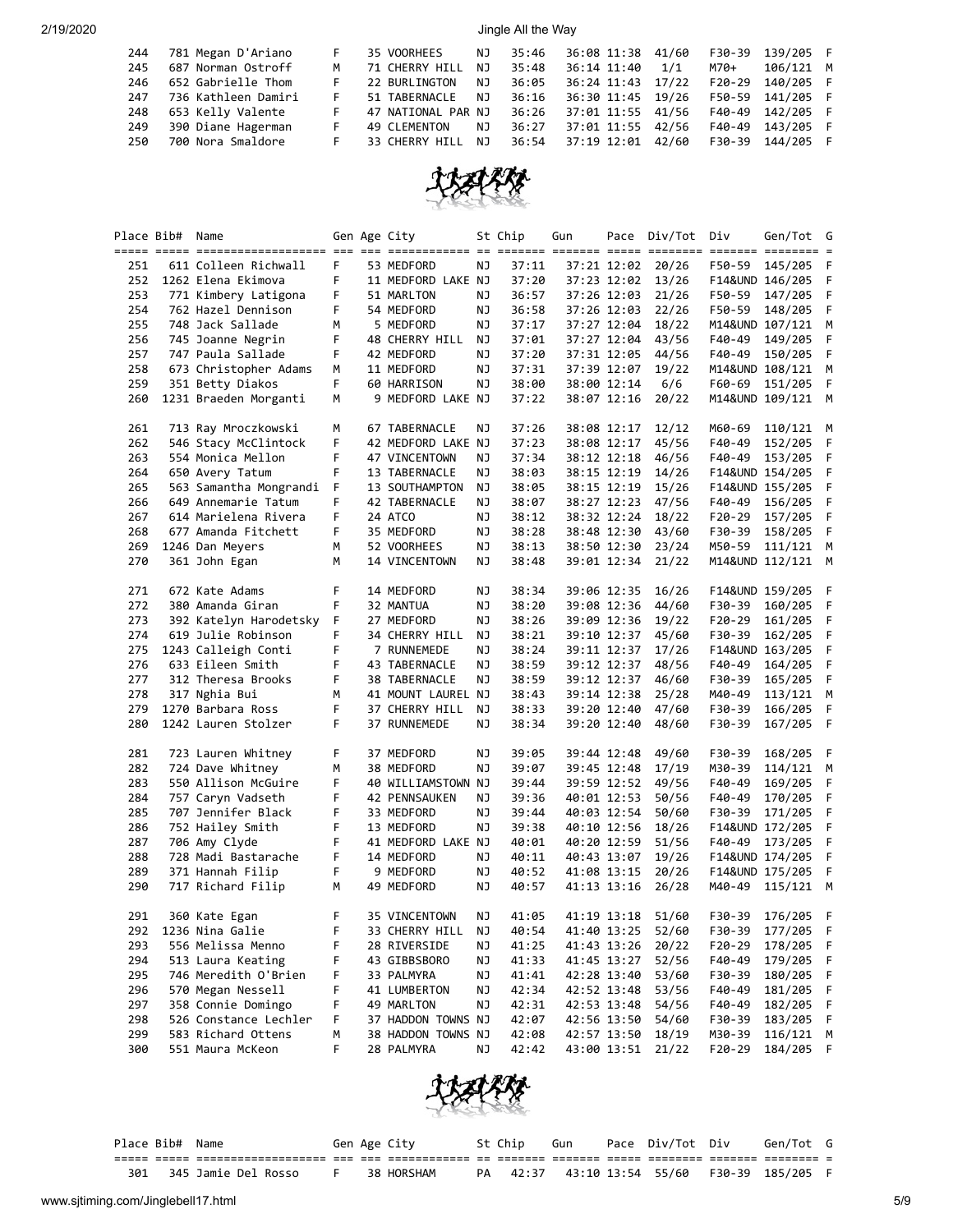| 302 | 346 Vincent Del Rosso     | м |    | 47 HORSHAM           | PA        | 42:38   |               | 43:11 13:54 | 27/28 | M40-49             | 117/121         | M |
|-----|---------------------------|---|----|----------------------|-----------|---------|---------------|-------------|-------|--------------------|-----------------|---|
| 303 | 796 Angela Tamburro       | F |    | 13 MEDFORD           | NJ        | 42:56   |               | 43:17 13:56 | 21/26 |                    | F14&UND 186/205 | F |
| 304 | 625 Rebecca Ryan          | F |    | 12 HORSHAM           | PA        | 43:28   |               | 44:01 14:10 | 22/26 |                    | F14&UND 187/205 | F |
| 305 | 660 Grace Wessel          | F |    | 9 MEDFORD            | NJ        | 45:16   |               | 45:18 14:35 | 23/26 | F14&UND            | 188/205         | F |
| 306 | 659 Stacy Wessel          | F |    | 41 MEDFORD           | NJ        | 45:26   |               | 45:29 14:39 | 55/56 | F40-49             | 189/205         | F |
| 307 | 661 LíLE Wessel           | F |    | 7 MEDFORD            | NJ        | 45:26   |               | 45:29 14:39 | 24/26 |                    | F14&UND 190/205 | F |
| 308 | 349 Cindy Desterre        | F |    | 57 INDIAN TRAIL      | <b>NC</b> | 46:34   |               | 47:02 15:09 | 23/26 | F50-59             | 191/205         | F |
| 309 | 399 Kristine Hibbs        | F |    | 37 CHERRY HILL       | NJ.       | 46:15   |               | 47:03 15:09 | 56/60 | F30-39             | 192/205         | F |
| 310 | 308 Tonya Betterson       | F |    | <b>38 PENNSAUKEN</b> | NJ        | 46:28   |               | 47:07 15:10 | 57/60 | F30-39             | 193/205         | F |
|     |                           |   |    |                      |           |         |               |             |       |                    |                 |   |
| 311 | 566 Megan Morrill         | F |    | 11 MEDFORD           | NJ.       | 47:33   |               | 47:54 15:25 | 25/26 |                    | F14&UND 194/205 | F |
| 312 | 313 Jennifer Buckingham F |   |    | 43 MEDFORD           | NJ        | 47:33   |               | 47:54 15:25 | 56/56 | F40-49             | 195/205         | F |
| 313 | 1240 Aleciana Madalena    | F |    | <b>35 HAINESPORT</b> | NJ        | 47:37   |               | 48:01 15:28 | 58/60 | F30-39             | 196/205         | F |
| 314 | 1241 Elijah Price         | M |    | 6 MOUNT HOLLY        | NJ.       | 47:38   |               | 48:02 15:28 | 22/22 | M14&UND            | 118/121         | M |
| 315 | 537 Stephanie Martinez    | F |    | 24 HAMMONTON         | NJ        | 48:12   |               | 48:32 15:38 | 22/22 | $F20-29$           | 197/205         | F |
| 316 | 615 Lesly Rivera          | F |    | 18 HAMMONTON         | NJ        | 48:15   |               | 48:34 15:38 | 7/8   | $F15 - 19$         | 198/205         | F |
| 317 | 777 Catherine Vigliotti F |   | 30 | <b>TRENTON</b>       | NJ        | 50:03   |               | 50:28 16:15 | 59/60 | F30-39             | 199/205         | F |
| 318 | 775 Emma Price            | F |    | 16 BORDENTOWN        | NJ        | 50:05   |               | 50:30 16:15 | 8/8   | $F15-19$           | 200/205         | F |
| 319 | 774 Vanessa Price         | F |    | 58 BORDENTOWN        | NJ        | 50:08   |               | 50:32 16:16 | 24/26 | F50-59             | 201/205         | F |
| 320 | 797 Denise Tamburro       | F |    | 52 MEDFORD           | NJ        | 50:49   | 51:00 16:25   |             | 25/26 | F50-59             | 202/205         | F |
|     |                           |   |    |                      |           |         |               |             |       |                    |                 |   |
| 321 | 569 Eve Myers             | F |    | 13 MEDFORD           | NJ        | 50:51   |               | 51:01 16:26 | 26/26 | <b>F14&amp;UND</b> | 203/205         | F |
| 322 | 1261 Alexander Vangelov   | м |    | 39 HOLMDEL           | NJ        | 53:11   | 53:27 17:13   |             | 19/19 | M30-39             | 119/121         | М |
| 323 | 1260 Georgi Ekimov        | M |    | 42 MEDFORD LAKE      | NJ        | 53:13   | 53:28 17:13   |             | 28/28 | M40-49             | 120/121         | M |
| 324 | 544 Linda McCarthy        | F |    | 57 MARLTON           | NJ        | 54:41   | 56:30 18:11   |             | 26/26 | F50-59             | 204/205         | F |
| 325 | 545 Dennis McCarthy       | M |    | 58 MARLTON           | NJ        | 54:40   |               | 56:31 18:12 | 24/24 | M50-59             | 121/121         | M |
| 326 | 536 Monina Martin         | F |    | 39 RIVERSIDE         | NJ.       | 1:09:51 | 1:09:51 22:29 |             | 60/60 | F30-39             | 205/205         | F |
|     |                           |   |    |                      |           |         |               |             |       |                    |                 |   |



Award Listings

## OVERALL WINNERS - 5K

TOP MALE FINISHERS

|               | Place Bib# | Name                 | Ag City            |    | St Chip | Gun   |
|---------------|------------|----------------------|--------------------|----|---------|-------|
|               |            |                      |                    |    |         |       |
|               |            | 610 Jason Richwall   | 19 MEDFORD         | ΝJ | 16:29   | 16:30 |
| $\mathcal{P}$ |            | 1253 Joe Norton      | 33 MEDFORD         | NJ | 16:31   | 16:33 |
| 3             |            | 765 Charles Estrada  | 22 MOUNT LAUREL NJ |    | 17:28   | 17:30 |
| 4             |            | 318 Robert Buzby     | 24 MEDFORD         | ΝJ | 18:01   | 18:02 |
| 5.            |            | 1237 Peter Galie     | 33 CHERRY HILL     | NJ | 19:05   | 19:08 |
| 6             |            | 378 Anthony Giacomo  | 16 ABSECON         | NJ | 19:32   | 19:33 |
| 7             |            | 367 Ronnie Fagan     | 34 TABERNACLE      | NJ | 19:39   | 19:42 |
| 8             |            | 1264 Miguel Gisone   | 16 PALMYRA         | NJ | 19:40   | 19:43 |
| 9             |            | 1268 Alec Lippincott | 25 HADDONFIELD     | NJ | 19:49   | 19:51 |
| 10            |            | 310 Michae Bolognone | 15 MEDFORD LAKE NJ |    | 19:52   | 19:54 |

### TOP FEMALE FINISHERS

| Place Bib#    | Name                   | Ag City            |     | St Chip | Gun   |
|---------------|------------------------|--------------------|-----|---------|-------|
|               |                        |                    |     |         |       |
|               | 1 1251 Robin England   | 28 HADDON TWP      | ΝJ  | 19:44   | 19:46 |
| $\mathcal{P}$ | 1267 Grace Kaler       | 25 HADDONFIELD     | NJ  | 20:34   | 20:36 |
| 3             | 639 Megan Soltysik     | 34 SHAMONG         | NJ  | 20:49   | 20:52 |
| 4             | 705 Joan Totaro        | 45 TOMS RIVER      | NJ  | 21:25   | 21:27 |
| 5.            | 510 Jeanelle Jamison   | 39 MEDFORD LAKE NJ |     | 22:16   | 22:19 |
| 6             | 608 Becky Stiles       | 25 MEDFORD         | NJ. | 22:20   | 22:23 |
| 7             | 744 Ruth Musetto       | 43 MEDFORD         | NJ  | 22:43   | 22:47 |
| 8             | 785 Alicia Jenkins     | 34 MEDFORD LAKE NJ |     | 23:03   | 23:07 |
| 9             | 588 Jennifer Parkinson | 39 MARLTON         | NJ. | 23:20   | 23:22 |
| 10            | 302 Stephanie Apostol  | 51 MOUNT LAUREL NJ |     | 23:16   | 23:23 |



### AGE-GROUP RESULTS

MALE AGE GROUP: 1 - 14 (3 WINNERS)

Place Bib# Name Mage City St Gun Chip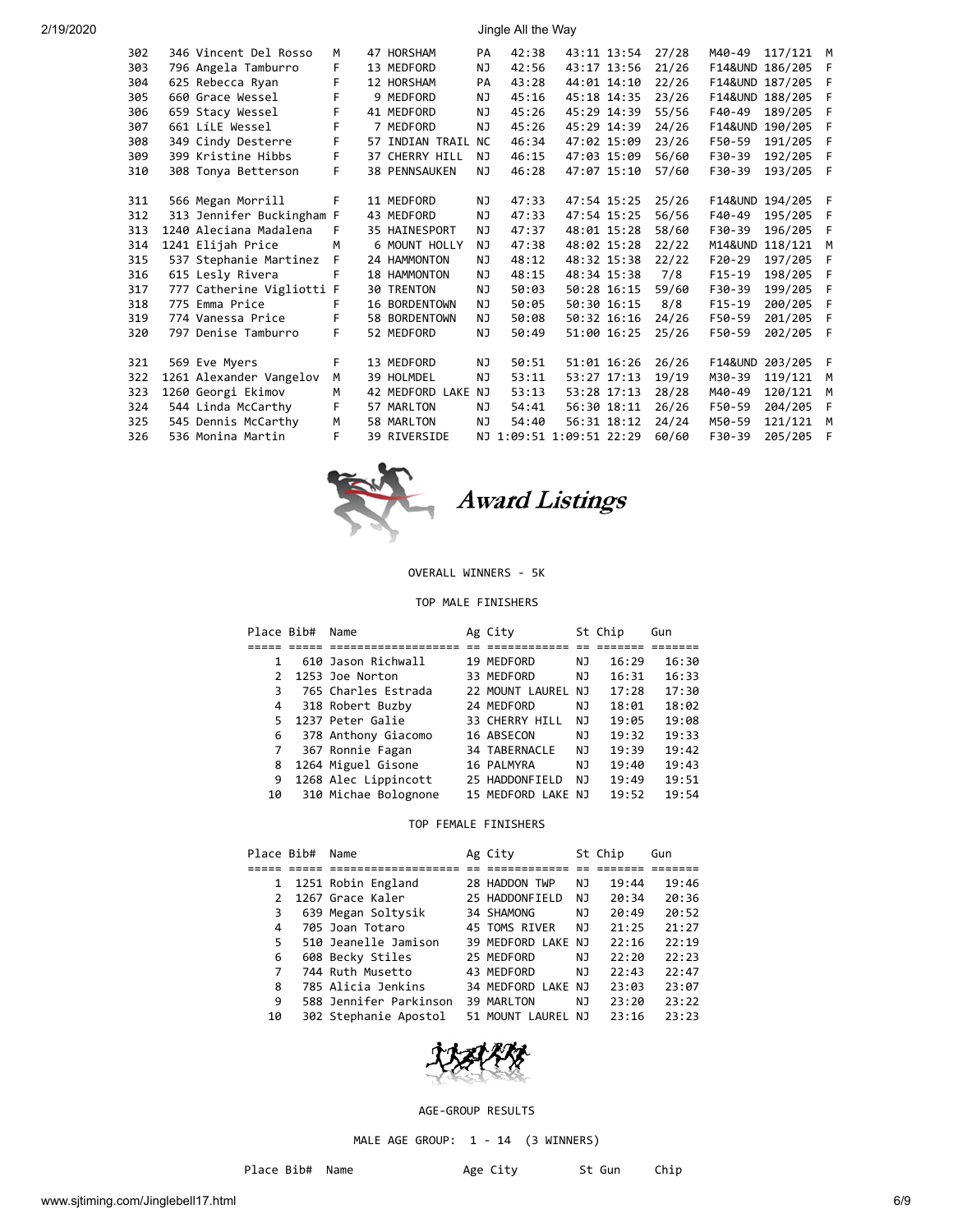| 1             | 320 Matt Califano      | 11 KILLINGTON   | VT | 21:40 | 21:39 |  |
|---------------|------------------------|-----------------|----|-------|-------|--|
| $\mathcal{P}$ | 319 Alex Califano      | 11 KILLINGTON   | VT | 22:08 | 22:07 |  |
| 3             | 712 Wallace Pickard Iv | 14 INDIAN MILLS | N٦ | 22:10 | 22:08 |  |
| 4             | 340 Ryan Czechowski    | 12 MEDFORD      | ΝJ | 23:01 | 22:53 |  |
| 5.            | 391 Thomas Haggerty    | 12 MEDFORDFORD  | NJ | 25:36 | 25:25 |  |
| 6             | 716 Bradley Popler     | 13 MARLTON      | ΝJ | 25:51 | 25:40 |  |
| 7             | 315 Han Bui            | 11 MOUNT LAUREL | NJ | 26:55 | 26:27 |  |
| 8             | 383 Shepherd Graver    | 8 MEDFORD       | ΝJ | 27:44 | 27:28 |  |
| 9             | 702 Gavino Sorrentino  | 13 MEDFORD      | ΝJ | 27:58 | 27:33 |  |
| 10            | 637 Stanley Smith      | 10 ATCO         | ΝJ | 28:08 | 28:04 |  |
|               |                        |                 |    |       |       |  |

FEMALE AGE GROUP: 1 - 14 (3 WINNERS)

| Place Bib#    | Name                    | Age City           |     | St Gun | Chip  |
|---------------|-------------------------|--------------------|-----|--------|-------|
|               |                         |                    |     |        |       |
| 1             | 589 Emma Parkinson      | 12 MARLTON         | NJ  | 23:59  | 23:57 |
| $\mathcal{P}$ | 590 Olivia Parkinson    | 12 MARLTON         | NJ. | 24:35  | 24:34 |
| 3             | 519 Claudia Koch        | 12 MEDFORD LAKE NJ |     | 25:32  | 25:30 |
| 4             | 541 Abby Mazzatta       | 12 SHAMONG         | NJ. | 26:06  | 25:41 |
| 5             | 768 Caroline Healy      | 11 MEDFORD         | NJ  | 27:14  | 27:06 |
| 6             | 693 Samantha Zahradnick | 10 SHAMONG         | NJ  | 28:35  | 28:32 |
| 7             | 555 Kristen Mellon      | 12 SOUTHAMPTON     | NJ  | 30:42  | 30:06 |
| 8             | 577 Molly O'Keefe       | 10 SHAMONG         | NJ  | 30:58  | 30:54 |
| 9             | 576 Caitlin O'Keefe     | 10 SHAMONG         | NJ  | 32:15  | 32:12 |
| 10            | 1275 Elle Perry         | 8 MEDFORD LKS      | NJ  | 33:47  | 33:06 |

MALE AGE GROUP: 15 - 19 (3 WINNERS)

| Place Bib#   | Name                   | Age City           |    | St Gun | Chip  |
|--------------|------------------------|--------------------|----|--------|-------|
|              |                        |                    |    |        |       |
| $\mathbf{1}$ | 378 Anthony Giacomo    | 16 ABSECON         | NJ | 19:33  | 19:32 |
|              | 2 1264 Miguel Gisone   | 16 PALMYRA         | NJ | 19:43  | 19:40 |
|              | 3 310 Michae Bolognone | 15 MEDFORD LAKE NJ |    | 19:54  | 19:52 |
| 4            | 729 Ryan Bradley       | 16 MOUNT LAUREL NJ |    | 20:19  | 20:17 |
| 5.           | 397 Billy Hess         | 17 BROWNS MILLS NJ |    | 23:16  | 23:10 |
| 6            | 612 Adam Richwall      | 16 MEDFORD         | NJ | 24:10  | 24:04 |
|              | 388 Dat Ha             | 15 MOUNT LAUREL NJ |    | 29:13  | 28:44 |

## FEMALE AGE GROUP: 15 - 19 (3 WINNERS)

|                | Place Bib# | Name                   | Age City           |     | St Gun | Chip  |
|----------------|------------|------------------------|--------------------|-----|--------|-------|
|                |            |                        |                    |     |        |       |
|                |            | 1 1273 Riley Patterson | 17 ATCO            | NJ  | 23:32  | 23:28 |
| $2^{\circ}$    |            | 316 Mai Khuyen Bui     | 15 MOUNT LAUREL NJ |     | 26:54  | 26:26 |
| 3              |            | 794 Audrey Shuff       | 15 MEDFORD         | NJ  | 26:54  | 26:38 |
| $\overline{4}$ |            | 626 Rebecca Savidge    | 15 MOUNT EPHRAI NJ |     | 29:44  | 29:23 |
| 5.             |            | 773 Sarah Mavracic     | 19 MEDFORD         | NJ. | 30:20  | 29:41 |
| 6              |            | 396 Alicia Hess        | 16 BROWNS MILLS NJ |     | 31:07  | 31:02 |
| 7              |            | 615 Lesly Rivera       | 18 HAMMONTON       | NJ. | 48:34  | 48:15 |
| 8              |            | 775 Emma Price         | 16 BORDENTOWN      | NJ  | 50:30  | 50:05 |

MALE AGE GROUP: 20 - 29 (3 WINNERS)

|                | Place Bib# Name |                        | Age City           |     | St Gun | Chip  |
|----------------|-----------------|------------------------|--------------------|-----|--------|-------|
|                |                 |                        |                    |     |        |       |
|                |                 | 765 Charles Estrada    | 22 MOUNT LAUREL NJ |     | 17:30  | 17:28 |
|                |                 | 2 318 Robert Buzby     | 24 MEDFORD         | NJ  | 18:02  | 18:01 |
|                |                 | 3 1268 Alec Lippincott | 25 HADDONFIELD     | N J | 19:51  | 19:49 |
| $\overline{4}$ |                 | 603 Ryan Pretti        | 26 MEDFORD LAKE NJ |     | 22:01  | 21:55 |
|                |                 | 5 1232 James Westlake  | 28 CINNAMINSON     | NJ  | 22:51  | 22:40 |
| 6              |                 | 587 Joseph Paradise    | 28 MEDFORD LAKE NJ |     | 24:32  | 24:22 |
|                |                 | 7 1234 Anthony Nong    | 29 MAGNOLIA        | NJ  | 25:53  | 25:44 |

FEMALE AGE GROUP: 20 - 29 (3 WINNERS)

|   | Place Bib# | Name                   | Age City           |    | St Gun | Chip  |
|---|------------|------------------------|--------------------|----|--------|-------|
|   |            |                        |                    |    |        |       |
|   |            | 1267 Grace Kaler       | 25 HADDONFIELD     | NJ | 20:36  | 20:34 |
| 2 |            | 608 Becky Stiles       | 25 MEDFORD         | NJ | 22:23  | 22:20 |
| 3 |            | 530 Tabitha MacKenzie  | 22 ATCO            | NJ | 24:25  | 24:21 |
| 4 |            | 506 Alexis Hudes       | 20 MEDFORD         | NJ | 25:34  | 25:26 |
| 5 |            | 624 Rebecca Ruoff      | 23 AUDUBON         | NJ | 29:03  | 28:23 |
| 6 |            | 306 Danielle Beaver    | 25 SHAMONG         | NJ | 29:20  | 28:58 |
|   |            | 721 Michelle Cappuccio | 29 MOUNT LAUREL NJ |    | 29:33  | 29:03 |
| 8 |            | 674 Casey Burk         | 26 DELRAN          | NJ | 29:31  | 29:26 |
| 9 |            | 1266 Colleen Duke      | 28 PHILADELPHIA PA |    | 31:56  | 31:44 |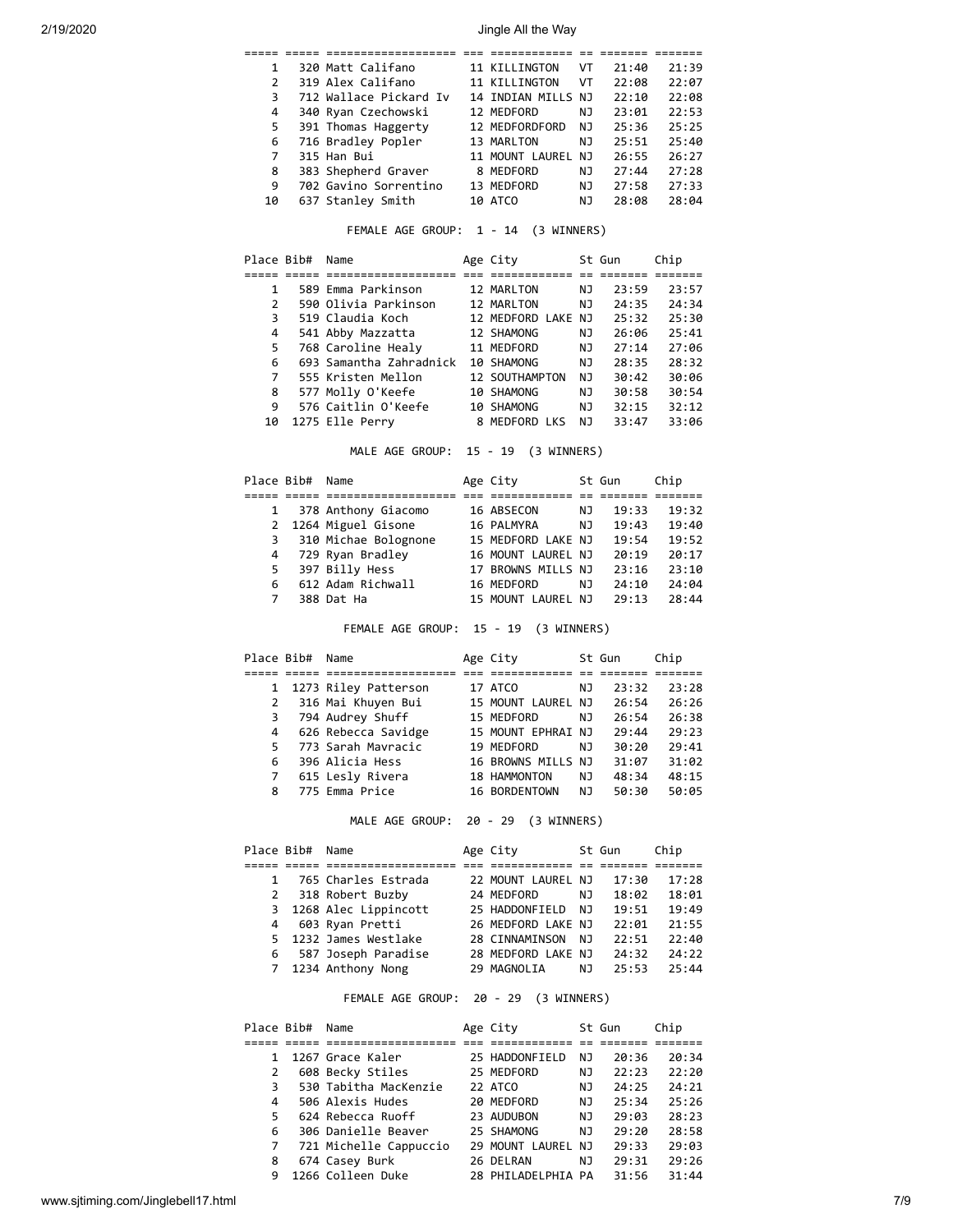10 586 Taylor Paradise 27 MEDFORD LAKE NJ 31:56 31:45

MALE AGE GROUP: 30 - 39 (3 WINNERS)

| Place Bib#    | Name                 | Age City           |     | St Gun | Chip  |
|---------------|----------------------|--------------------|-----|--------|-------|
|               |                      |                    |     |        |       |
| 1             | 1253 Joe Norton      | 33 MEDFORD         | NJ  | 16:33  | 16:31 |
| $\mathcal{P}$ | 1237 Peter Galie     | 33 CHERRY HILL     | NJ  | 19:08  | 19:05 |
| 3             | 367 Ronnie Fagan     | 34 TABERNACLE      | NJ. | 19:42  | 19:39 |
| 4             | 362 Mark Elberson    | 39 MEDFORD         | NJ  | 20:11  | 20:10 |
| 5             | 780 Kyle Cutler      | 36 MEDFORD         | NJ  | 21:03  | 21:01 |
| 6             | 758 Stephen Waniak   | 30 MOUNT LAUREL NJ |     | 22:37  | 22:25 |
| 7             | 681 Chris Melograna  | 38 MEDFORD LAKE NJ |     | 22:50  | 22:31 |
| 8             | 1244 Anatoliy Bizhko | 39 HADDONFIELD     | NJ  | 22:59  | 22:56 |
| 9             | 512 Mike Jurick      | 39 MEDFORD LAKE NJ |     | 26:44  | 26:27 |
| 10            | 527 Adam Lee         | 36 VOORHEES        | NJ  | 27:35  | 27:29 |

#### FEMALE AGE GROUP: 30 - 39 (3 WINNERS)

| Place Bib# | Name                   | Age City           |     | St Gun | Chip  |
|------------|------------------------|--------------------|-----|--------|-------|
|            |                        |                    |     |        |       |
| 1          | 639 Megan Soltysik     | 34 SHAMONG         | NJ  | 20:52  | 20:49 |
| 2          | 510 Jeanelle Jamison   | 39 MEDFORD LAKE NJ |     | 22:19  | 22:16 |
| 3          | 785 Alicia Jenkins     | 34 MEDFORD LAKE NJ |     | 23:07  | 23:03 |
| 4          | 588 Jennifer Parkinson | 39 MARLTON         | NJ. | 23:22  | 23:20 |
| 5          | 539 Kimberly Mason     | 38 VOORHEES        | NJ  | 24:52  | 74:49 |
| 6          | 688 Leighann Russo     | 33 MOUNT LAUREL NJ |     | 25:10  | 25:03 |
| 7          | 311 Amanda Brickner    | 32 MARLTON         | NJ  | 26:04  | 25:25 |
| 8          | 514 Ginger Keeble      | 36 MEDFORD         | NJ  | 26:50  | 26:34 |
| 9          | 778 Lauren Boldizar    | 34 MEDFORD         | NJ  | 27:18  | 26:46 |
| 10         | 668 Katie Zera         | 34 MARLTON         | ΝJ  | 27:54  | 27:40 |

### MALE AGE GROUP: 40 - 49 (3 WINNERS)

| Place Bib# | Name                 | Age City           |     | St Gun | Chip  |
|------------|----------------------|--------------------|-----|--------|-------|
|            |                      |                    |     |        |       |
|            | 387 David Gutwirth   | 47 MEDFORD         | ΝJ  | 19:55  | 19:52 |
| 2          | 666 Jack Wright      | 47 MEDFORD         | ΝJ  | 20:12  | 20:09 |
| 3          | 528 Derek Livingston | 43 MEDFORD         | ΝJ  | 20:51  | 20:48 |
| 4          | 321 Richard Califano | 46 KILLINGTON      | VT  | 22:24  | 22:23 |
| 5          | 663 Eric Williams    | 40 MOUNT LAUREL NJ |     | 22:34  | 22:31 |
| 6          | 791 Sovannara Nop    | 48 CHERRY HILL     | NJ. | 23:25  | 23:18 |
| 7          | 800 Paulino Liay Jr. | 49 CHERRY HILL     | NJ  | 23:34  | 23:28 |
| 8          | 1265 Doug Brand      | 43 HADDONFIELD     | NJ. | 25:00  | 24:53 |
| 9          | 504 Edwin Howard     | 41 MARLTON         | NJ  | 25:20  | 25:06 |
| 10         | 381 Michael Gownley  | 46 SOUTHAMPTON     | NJ  | 26:10  | 25:35 |

### FEMALE AGE GROUP: 40 - 49 (3 WINNERS)

| Place Bib#    | Name                | Age City           |    | St Gun | Chip  |
|---------------|---------------------|--------------------|----|--------|-------|
|               |                     |                    |    |        |       |
| 1             | 705 Joan Totaro     | 45 TOMS RIVER      | NJ | 21:27  | 21:25 |
| $\mathcal{P}$ | 744 Ruth Musetto    | 43 MEDFORD         | ΝJ | 22:47  | 22:43 |
| 3             | 522 Carol Lange     | 47 VINCENTOWN      | NJ | 23:55  | 23:52 |
| 4             | 742 Antonia McBride | 40 MEDFORD         | NJ | 23:56  | 23:52 |
| 5             | 595 Mindy Patterson | 42 ATCO            | ΝJ | 24:07  | 24:02 |
| 6             | 645 Kelly Stephen   | 42 MEDFORD LAKE NJ |    | 24:36  | 24:32 |
| 7             | 343 Amy Danowitz    | 44 MOUNT LAUREL NJ |    | 25:47  | 25:42 |
| 8             | 730 Leah Bruder     | 42 MEDFORD LAKE NJ |    | 26:28  | 26:23 |
| 9             | 682 Ericka Moore    | 42 RIVERTON        | NJ | 26:53  | 26:38 |
| 10            | 520 Sheri Krauss    | 40 MEDFORD         | ΝJ | 27:40  | 27:05 |

### MALE AGE GROUP: 50 - 59 (3 WINNERS)

| Place Bib#    | Name                 | Age City           |     | St Gun | Chip  |
|---------------|----------------------|--------------------|-----|--------|-------|
|               |                      |                    |     |        |       |
|               | 533 Frank Maneri     | 55 MEDFORD         | NJ  | 19:56  | 19:53 |
| $\mathcal{P}$ | 1271 Old Man Jenkins | 54 MEDFORD         | NJ  | 22:06  | 22:00 |
| 3             | 1263 Fernando Gisone | 55 PALMYRA         | NJ  | 22:20  | 22:16 |
| 4             | 766 Alex Estrada     | 55 MOUNT LAUREL NJ |     | 23:11  | 23:04 |
| 5.            | 1249 Brent Sugita    | 53 GILBERTSVILL PA |     | 23:35  | 23:30 |
| 6             | 398 Bill Hess        | 56 BROWNS MILLS NJ |     | 24:57  | 24:52 |
| 7             | 580 Ron Ornowski     | 55 MARLTON         | NJ. | 25:10  | 24:56 |
| 8             | 764 Michael Doyle    | 53 MEDFORD         | NJ  | 25:21  | 25:08 |
| 9             | 710 John Rosania     | 51 MEDFORD         | NJ  | 26:15  | 26:10 |
| 10            | 585 Jim Palumbo      | 58 MOUNT EPHRAI    | N J | 26:27  | 26:20 |